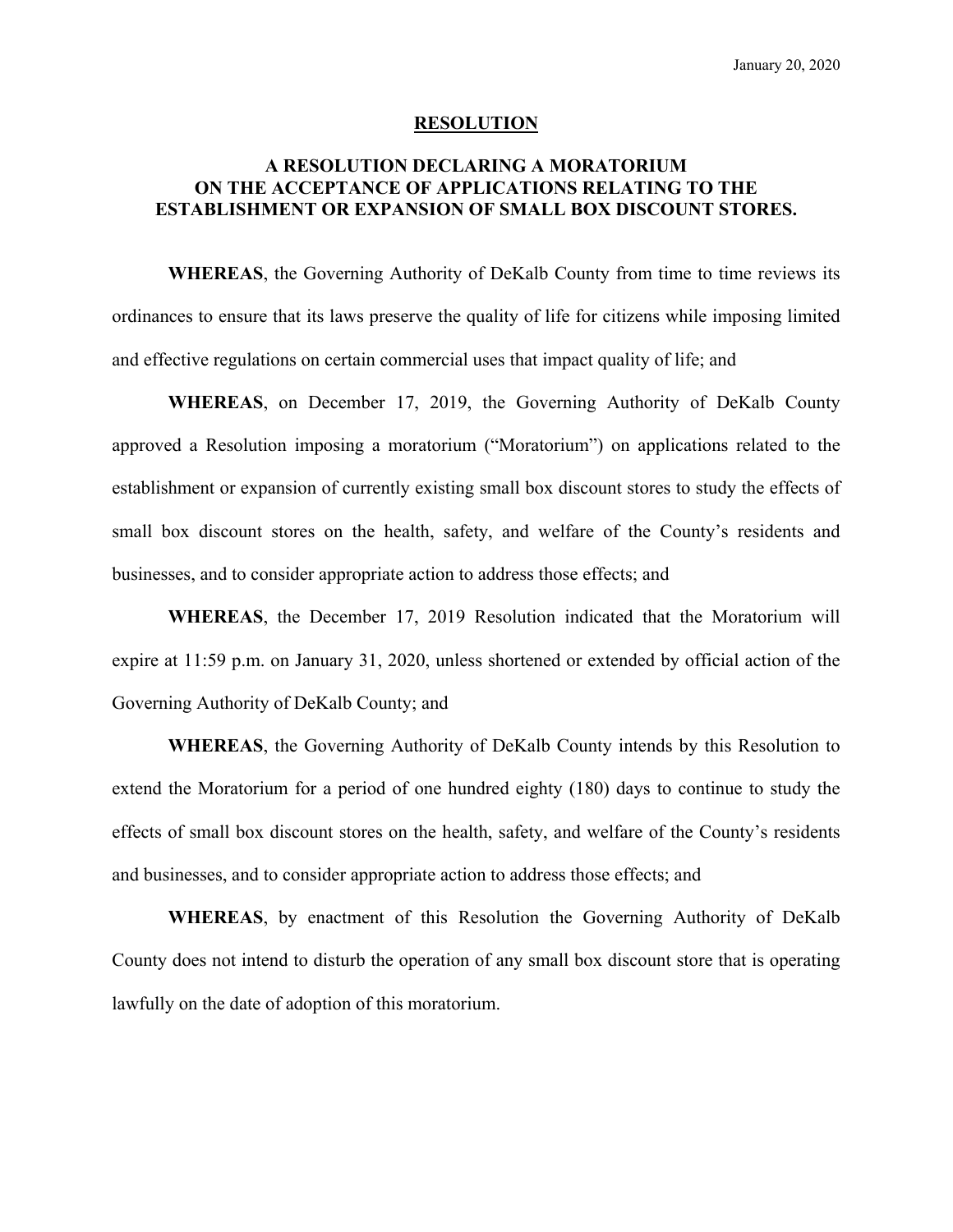## **NOW, THEREFORE, BE IT RESOLVED AND IT IS DECLARED BY THE GOVERNING AUTHORITY OF DEKALB COUNTY, GEORGIA, AS FOLLOWS:**

- 1. The moratorium imposed herein incorporates the findings and statements set forth in the preceding "Whereas" clauses and such clauses are made a part of this Resolution.
- 2. For the purposes of this Resolution, "small box discount store" means a retail store that is 16,000 square feet or less in size, which offers for sale a variety of convenience shopping goods and continuously offers the majority of the items in their inventory for sale at a price lower than traditional retail stores. Small box discount store does not include stores that contain a pharmacy, sell gasoline or diesel fuel, or primarily sell specialty food items (i.e. meats, seafood, cheese, or oils and vinegars).
- 3. The Moratorium on the acceptance of any applications or the granting of any licenses or permits relating to the establishment of new small box discount stores or the expansion of currently existing small box discount stores, including any applications for alcohol licenses for such establishments, in unincorporated DeKalb County, which is set to expire at 11:59 p.m. on January 31, 2020, shall be extended for a period of one hundred eighty (180) days.
- 4. This Moratorium extension shall expire at 11:59 p.m. on July 29, 2020, unless shortened or extended by official of the Governing Authority of DeKalb County.
- 5. The Planning and Sustainability Department and the Law Department shall continue to study the effects of small box discount stores on the health, safety, and welfare of the County's residents and businesses.
- 6. Nothing in this Resolution shall prevent the continued operation of any small box discount store that is operating lawfully as of the date of enactment of this moratorium.
- 7. If any section, subsection, sentence, clause, phrase or other portion of this Resolution, or its application to any person, entity or circumstance, is held by a court of competent jurisdiction to be unconstitutional or invalid, the remainder of the Resolution, or application of the provision to other persons, entities or circumstances, shall not be affected.

**ADOPTED** by the DeKalb County Board of Commissioners, this day of \_\_\_\_\_\_\_\_\_\_\_\_\_\_\_\_, 2020.

> **STEPHEN R. BRADSHAW**  Presiding Officer Board of Commissioners DeKalb County, Georgia